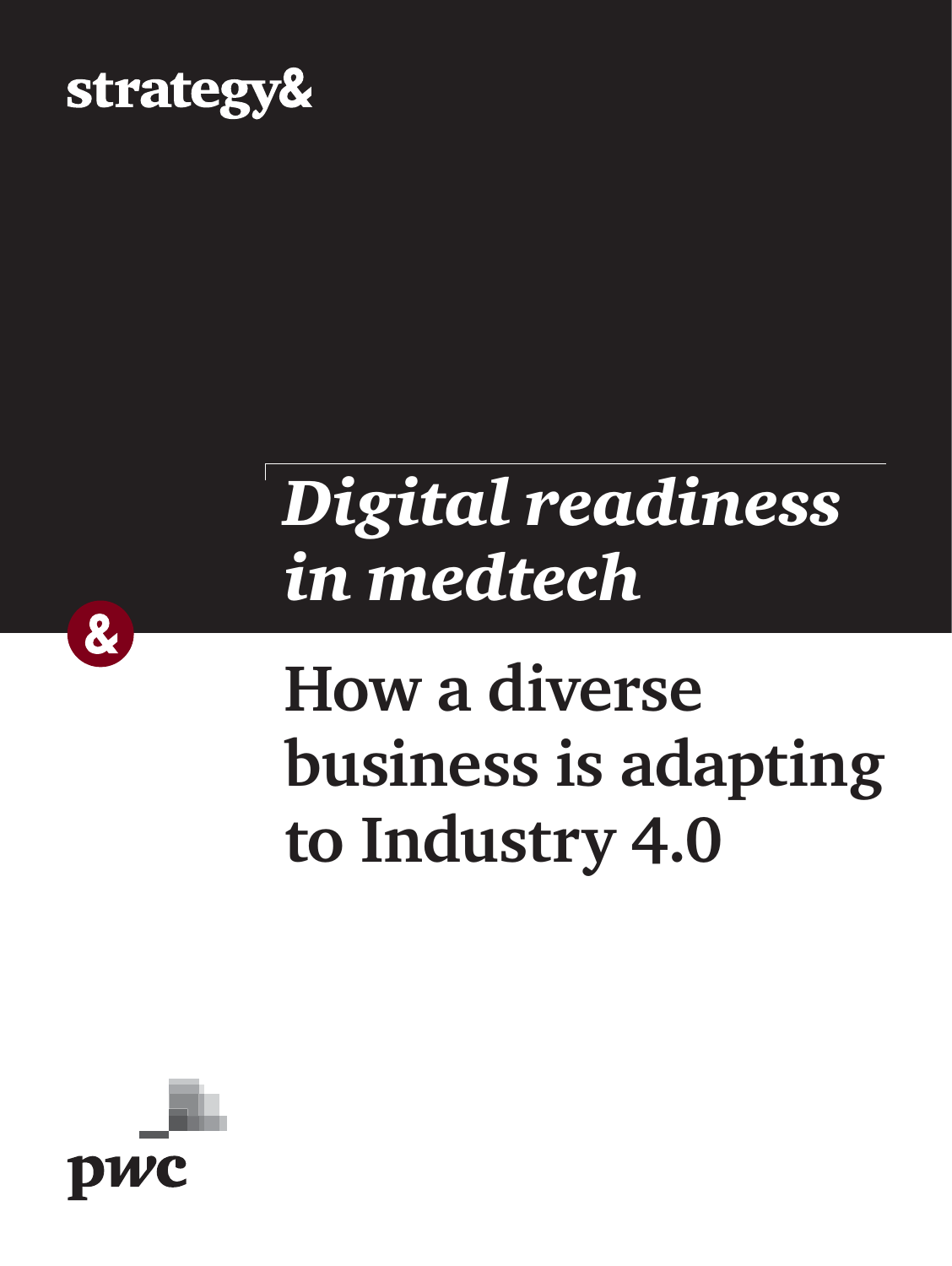### *Contacts*

#### Berlin

**Peter Behner** *Partner, PwC Germany* +49-30-8870-5841 [peter.behner](mailto:peter.behner%40strategyand.de.pwc.com?subject=) [@strategyand.de.pwc.com](mailto:peter.behner%40strategyand.de.pwc.com?subject=)

#### Chicago

**James Varelis**  *Principal, PwC US* +1-847-910-9109 [jim.varelis@us.pwc.com](mailto:jim.varelis%40us.pwc.com%20?subject=)

#### Düsseldorf

**Dr. Sven Vallerien** *Partner, PwC Germany*  +49-170-2238260 [sven.vallerien](mailto:sven.vallerien%40strategyand.de.pwc.com?subject=) [@strategyand.de.pwc.com](mailto:sven.vallerien%40strategyand.de.pwc.com?subject=)

#### **Hamburg**

**Evelyn Luebben** *Director, PwC Germany* +49-40-6378-1938 [evelyn.luebben](mailto:evelyn.luebben%40strategyand.de.pwc.com?subject=) [@strategyand.de.pwc.com](mailto:evelyn.luebben%40strategyand.de.pwc.com?subject=)

#### Munich

**Dr. Reinhard Geissbauer** *Partner, PwC Germany* +49-89-5790-6138 [reinhard.geissbauer](mailto:reinhard.geissbauer%40strategyand.de.pwc.com%20?subject=) [@strategyand.de.pwc.com](mailto:reinhard.geissbauer%40strategyand.de.pwc.com%20?subject=)

**Dr. Falko Riechert** *Director, PwC Germany*  +49-170-223-8687 [falko.riechert](mailto:falko.riechert%40strategyand.de.pwc.com?subject=) [@strategyand.de.pwc.com](mailto:falko.riechert%40strategyand.de.pwc.com?subject=)

#### New York

**Dr. Marcus Ehrhardt** *Principal, PwC US*  $+1-212-551-6421$ [marcus.ehrhardt](mailto:marcus.ehrhardt%40pwc.com%20?subject=) [@pwc.com](mailto:marcus.ehrhardt%40pwc.com%20?subject=) 

#### Tokyo

**Kenji Mitsui**  *Partner, PwC Japan* +81-90-7189-5031 [kenji.mitsui](mailto:kenji.mitsui%40strategyand.jp.pwc.com?subject=) [@strategyand.jp.pwc.com](mailto:kenji.mitsui%40strategyand.jp.pwc.com?subject=)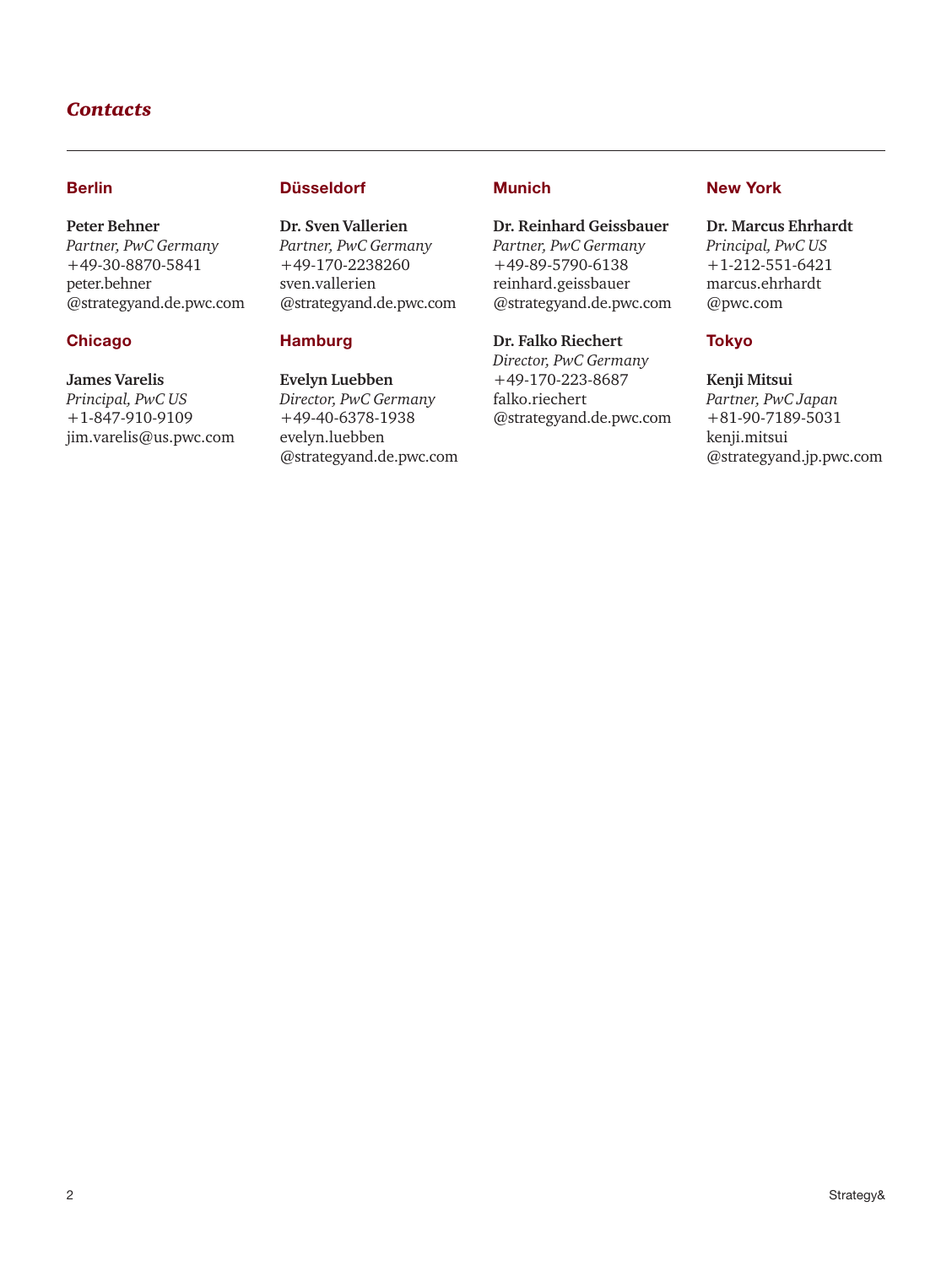## *About the authors*

**Peter Behner** is a thought leader in the life sciences practice at Strategy&, PwC's strategy consulting business. A partner with PwC Germany, he serves clients in the pharmaceuticals, healthcare, biotech, and medical device industries throughout Europe, the Middle East, and Africa. He is based in Berlin.

**Dr. Marcus Ehrhardt** is a thought leader in the life sciences practice at Strategy&. He advises executives on digital strategy development and strategy-based transformations, with a special focus on digital *Fit for Growth*\* programs. Based in New York, he is a principal with PwC US.

**Evelyn Luebben** is an advisor to executives in the life sciences industries with Strategy&. She focuses on delivering new business and operating models as well as increased operational efficiency through digitization. She is a director with PwC Germany and is based in Hamburg.

**Dr. Falko Riechert** is an advisor to executives in the life sciences industries with Strategy&. A director with PwC Germany, he advises clients on business strategy development topics as well as digital operating model definition and optimization. He is based in Munich.

The authors want to thank Morten Grunwald, an associate with PwC Strategy& Germany in Munich, for his contributions to this report.

\* *Fit for Growth* is a registered service mark of PwC Strategy& LLC in the United States.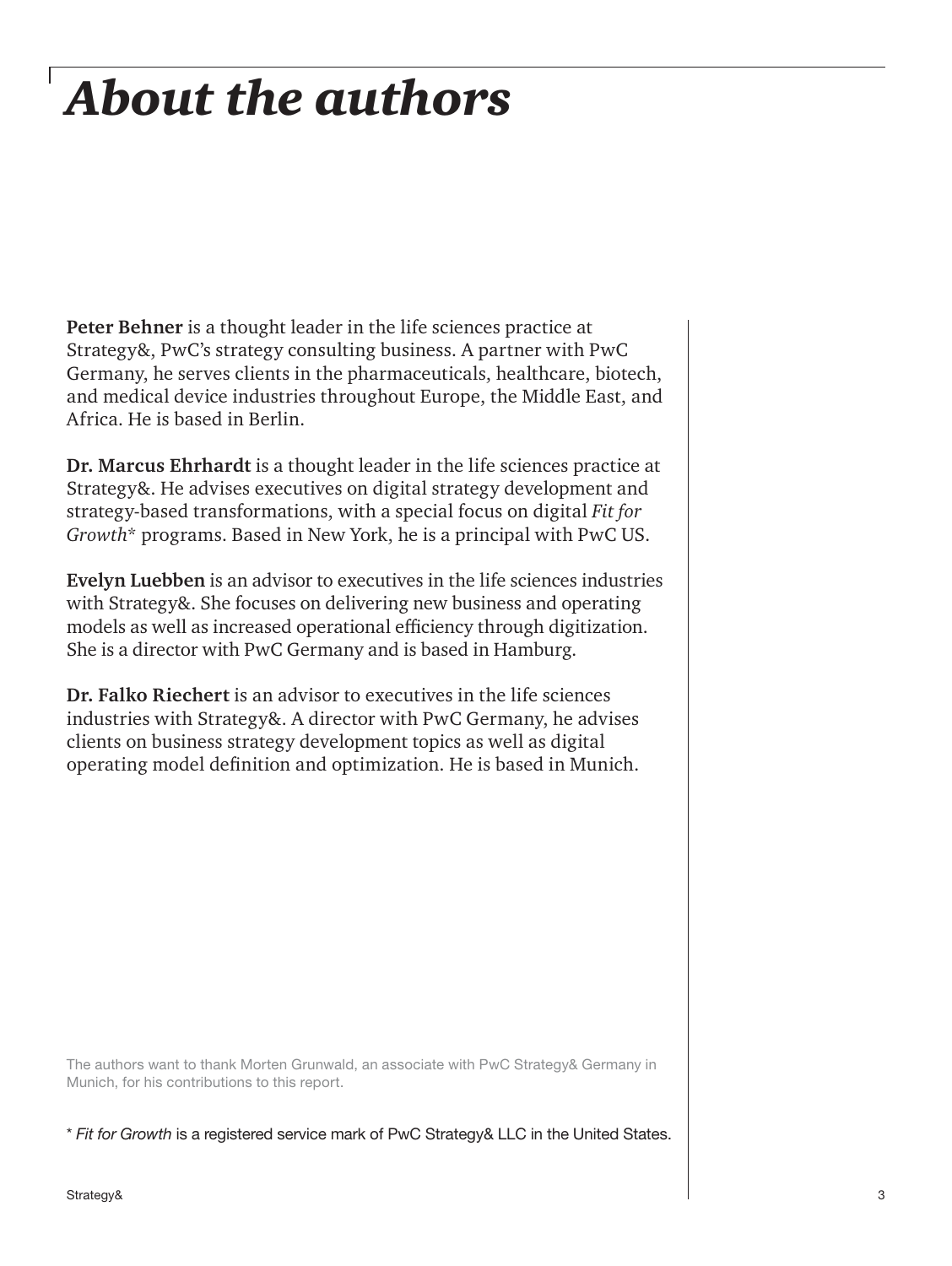## *Executive summary*

**The innovations in digital technology** and smart connections that have led to what is commonly known as Industry 4.0 — or the fourth industrial revolution — hold tremendous potential for the medical technology (medtech) industry. Digitization can help medtech companies improve their operational and financial performance through both internal and customer-facing applications. Yet most companies in the industry are still in the early stages of incorporating these digital technologies into their core business operations. In the third quarter of 2016, we analyzed a sample of 20 medtech companies to gauge their Industry 4.0 maturity and digital readiness across three dimensions: (1) digitization of products and services; (2) business model (digitization of market and customer access); and (3) operating model (digitization of value chains and processes).

The results give a snapshot of digitization in medtech thus far, and highlight priority areas that companies need to focus on.

Key findings for specific segments include the following:

- Companies that sell **medical aids** have reached a mature stage in their use of digitization for pricing as well as for customer and patient access. However, they can build on that progress by using data to gain a deeper knowledge of their customers' needs.
- **Diagnostics** companies are showing a strong use of digital technologies in product and service portfolios. Yet they need to shift away from expensive sales channels and into data-driven digital models that will help them reduce commercial costs, generate better customer insights, and build stronger customer relationships with price-sensitive providers.
- **Surgical products** companies are reasonably mature in their use of digital products and sales channels. But they can apply new tools and solutions to manufacturing processes, enabling greater customization and smaller lot sizes.

 $\boldsymbol{\alpha}$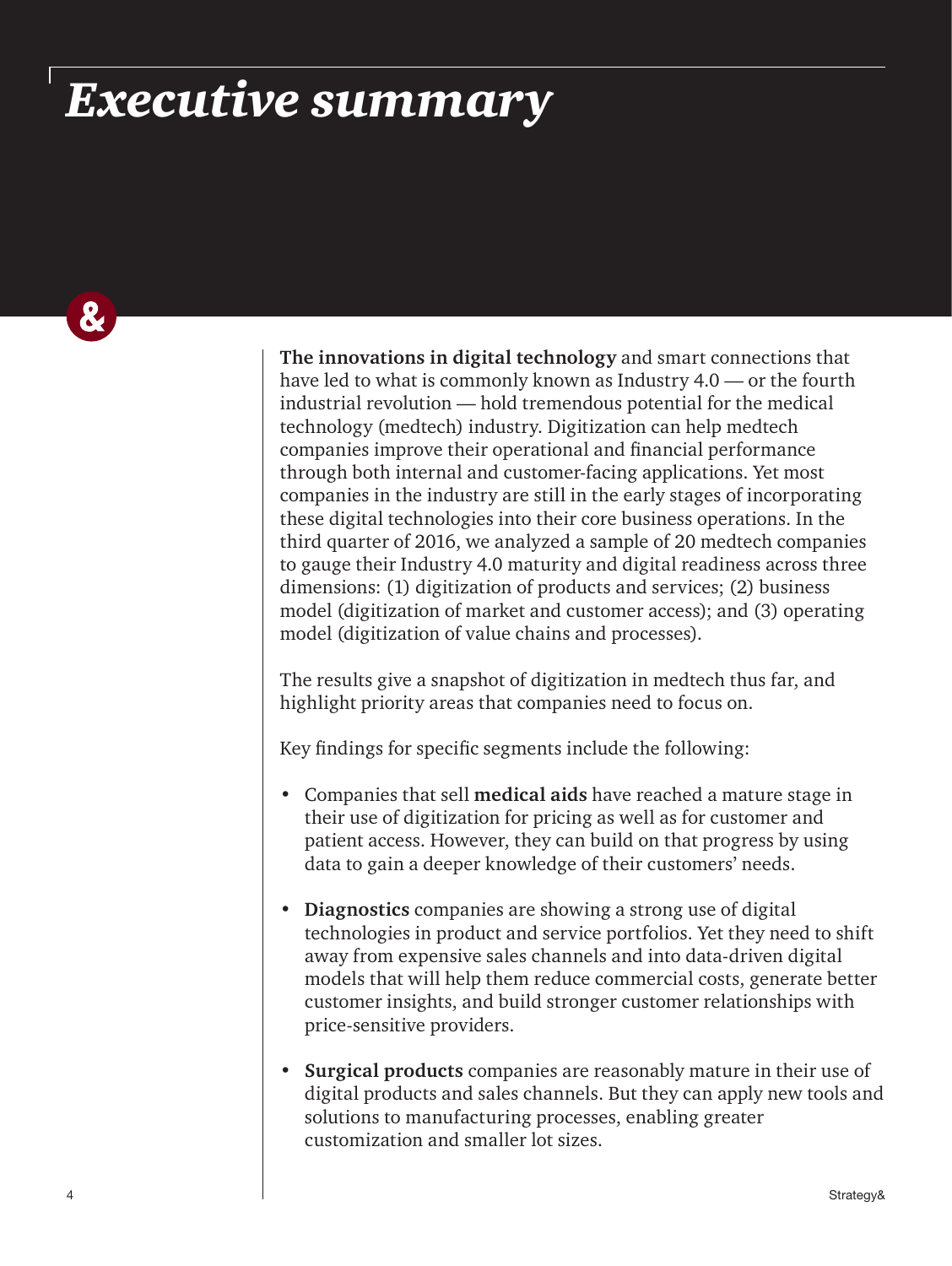- Medtech companies that are **regional in scope** and want to expand their geographic reach must use digital technologies to help improve their pricing strategies and manage complexity.
- Medtech companies that are trying to **diversify their customer base** will also need stronger digital capabilities. In particular, digitization will help them develop the market access, value chains, and processes they need to reach new markets.

Because digital technology advances very quickly, medtech companies need to begin investing in digital capabilities now. Those that do will be able to differentiate themselves and gain a first-mover edge over the competition.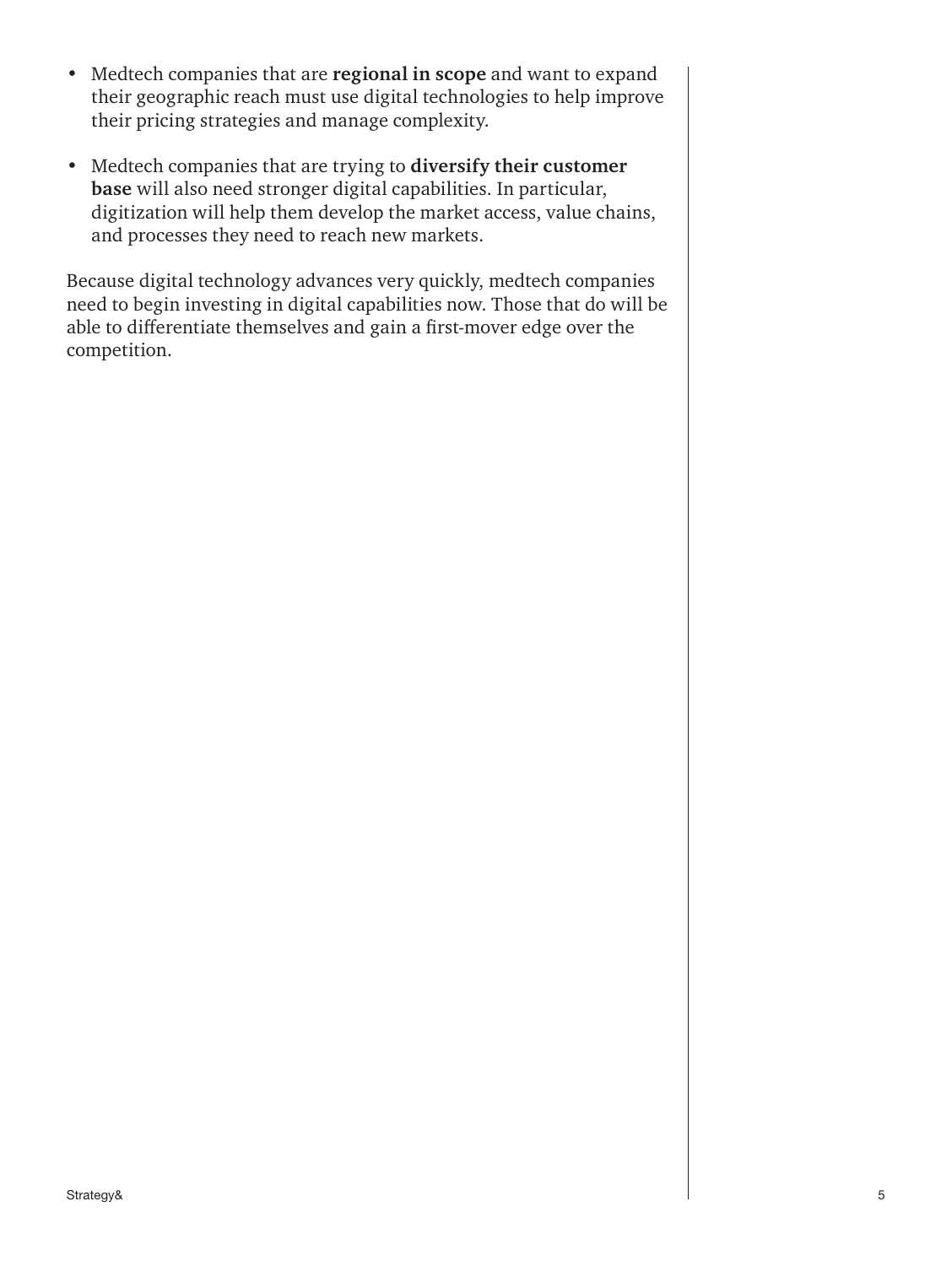## *The power of digitization*

Across all industry sectors, the fourth industrial revolution — also known as Industry 4.0 — is transforming all steps of the value chain, including procurement, internal operations, and customer interactions. (See ["Industry 4.0: How digitization makes the supply chain more efficient,](http://www.strategyand.pwc.com/reports/industry-4-0)  [agile, and customer-focused](http://www.strategyand.pwc.com/reports/industry-4-0).") Industry 4.0 includes digital components such as embedded sensors, mobile platforms, and machine-to-machine communication. Collectively, such components allow companies to integrate their vertical and horizontal value chains, thereby achieving a dramatic increase in operational efficiency and overall performance. On the customer-facing end of the value chain, new technologies enable innovative new product and service offerings, along with digital business models that improve customer access. Underlying all of these applications are data and analytics, which provide companies with detailed information about all aspects of their business (*see Exhibit 1*).

### *Exhibit 1* **Key dimensions of Industry 4.0**

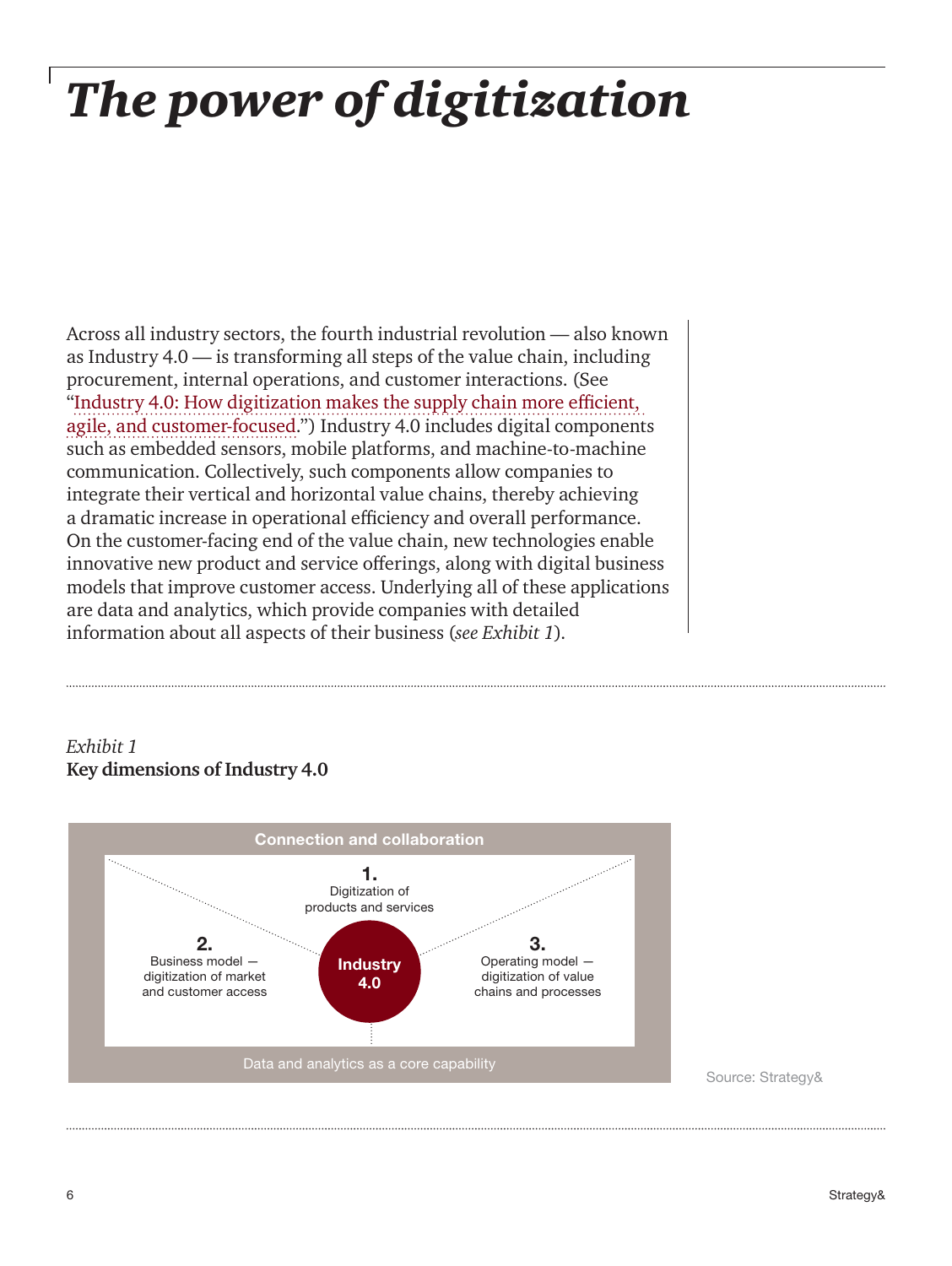## *A diverse and innovative industry*

Medical technology (medtech) is an interdisciplinary business that sits at the nexus of several adjacent industries that are innovative themselves — including pharma, electronics, engineering, and telecommunications and data services. All of these industries are undergoing dramatic changes at the hands of emerging digital technologies, tools, and solutions. Because the major companies in these industries operate on the cutting edge of digital technology, they are spurring further innovation in the medtech sector (*see Exhibit 2, next page*).

The medtech industry is extremely diverse, ranging from commoditytype supplies such as bandages to sophisticated high-tech diagnostic tools such as imaging devices. The industry can be broken into three segments: diagnostic products, including imaging devices, endoscopes, and other technologies, with a market size of more than US\$100 billion worldwide; surgical products, including power tools and equipment for operating rooms, cardiological and ophthalmological devices, and orthopedics products, among others, with a market size of more than \$140 billion worldwide; and medical aids, including consumables, hearing aids, glasses, dental devices, and other products, which have a market size of more than \$150 billion worldwide. (Figures are based on Strategy& analysis and market research reports.) The overall medtech market is expanding continuously, with an expected compound annual growth rate of about 5 percent through 2020, at which point it will be worth more than \$500 billion worldwide.

A common element among all medtech products, however, is that they entail a tremendous amount of innovation.

A number of trends are threatening long-established business models, spurring innovation among medtech players to face these threats. The trends include pricing pressure from payors, increased clout among institutional buyers rather than individual clinicians, and a demand for scientific medical evidence demonstrating the value that products generate. Rather than simply selling products, medtech companies are increasingly tasked with [selling end-to-end solutions](http://www.pwc.com/us/en/health-industries/health-research-institute/publications/making-collaborations-work.html) that can deliver better care at lower prices. Digital technology is a primary enabler for achieving this goal.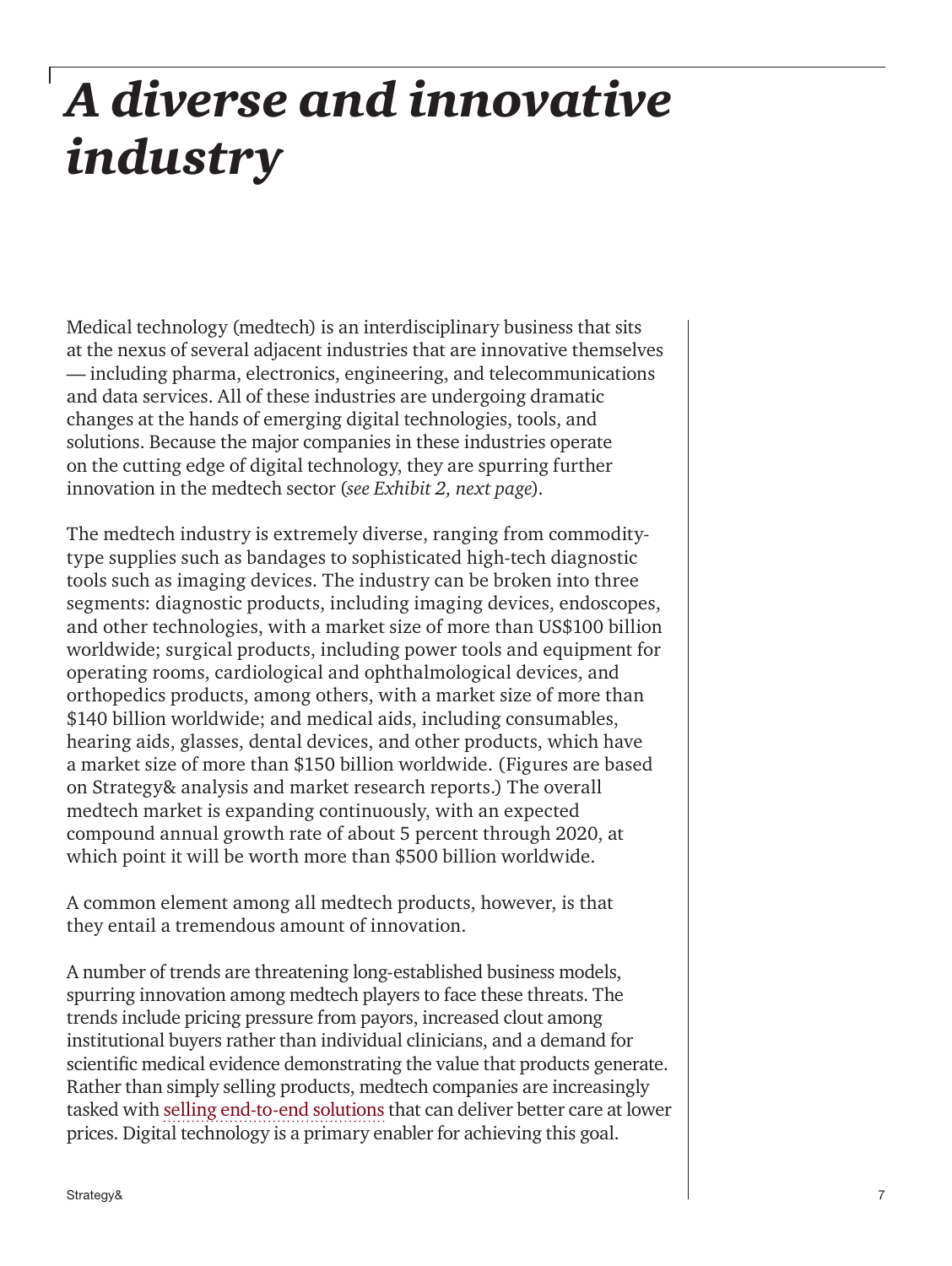## *Exhibit 2* **Medtech's adjacent industries**

#### Pharma

Pharma and medtech have mutual stakeholders including regulators and payors

Trend in pharma is to offer diagnostics/drug bundles instead of drugs only

Many pharma companies pursue growth opportunities in medtech

#### Basic engineering

Expertise in molding, coating, and other basic engineering procedures is needed for the production of medical devices

Medtech and engineering work together to develop materials and manufacturing technologies



#### **Electronics**

Medtech devices use high technology and electronics

Electronics companies offer healthcare-related devices, such as imaging devices, pedometers, pulse meters, and blood pressure monitors

#### Telecom and data services

New remote healthcare solutions require substantive data handling and storage capabilities

The examples here do not represent a complete list of companies with a medtech presence. Companies in overlapping circles have particularly strong overlap with medtech industry.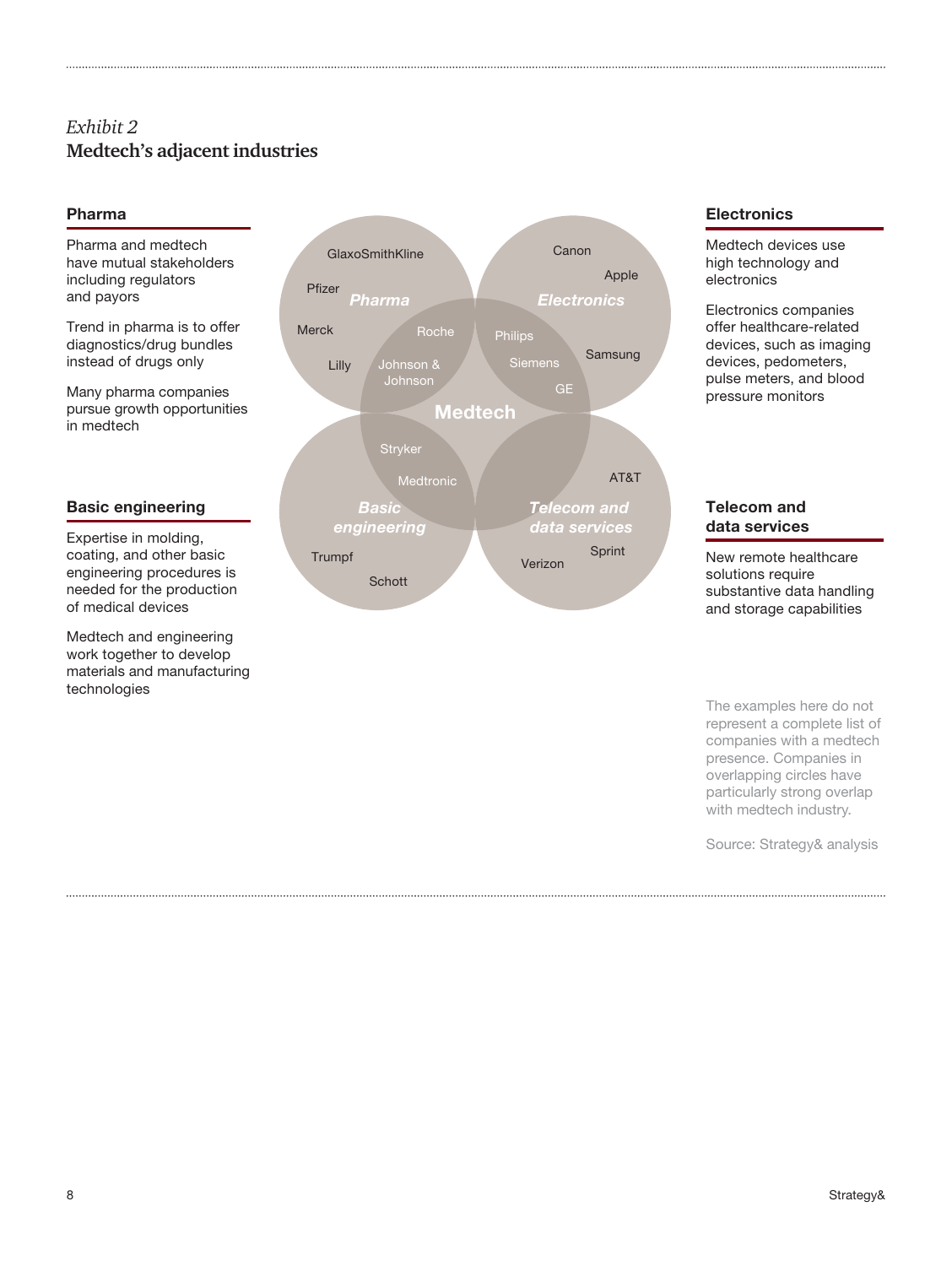The medical technology industry is particularly ripe for the benefits of Industry 4.0. Many medtech companies already have highly advanced products and services that capitalize on the potential of digital technology. Yet they are still in the early stages of digitizing their business models and customer access — along with integrating their vertical and horizontal value chains.

In the third quarter of 2016, we analyzed the digital maturity of a representative sample of 20 medtech companies, seeking a cross-section of well-known players in each of the three segments. The companies we analyzed, like the majority of industry players, are based in Europe or North America, but we sought a balance between those that serve regional markets and those that serve global markets. For all, we measured their Industry 4.0 maturity and digital readiness across three dimensions:

- 1. Digitization of products and services
- 2. Business model digitization of market and customer access
- 3. Operating model digitization of value chains and processes

We looked at a detailed set of criteria for each of the three dimensions (*see Methodology, next page*). Our goal was to offer a snapshot of digitization in the medtech industry thus far and identify priority areas as well as opportunities for companies to target.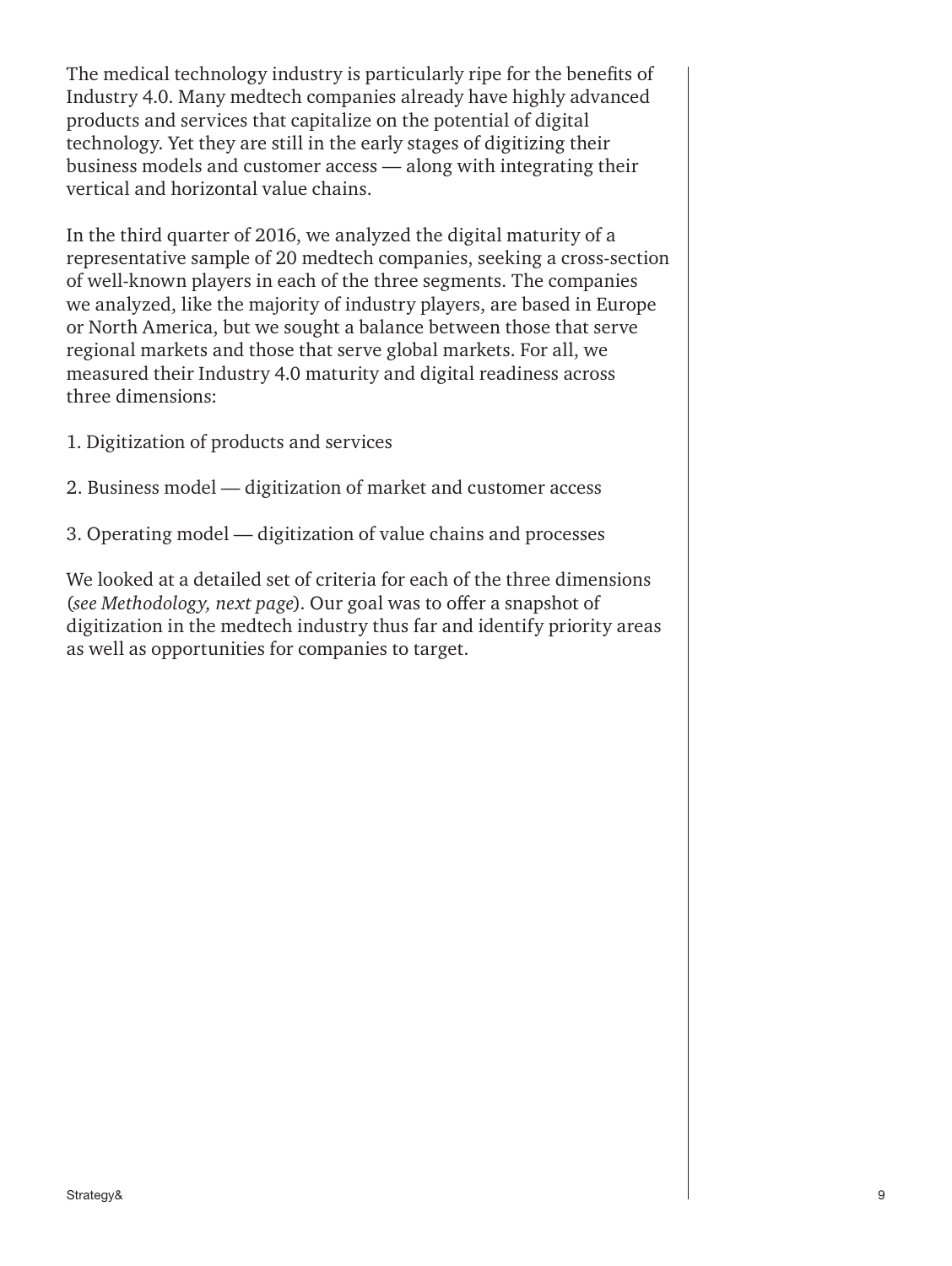### *Methodology*

Our maturity model analysis looked at each company's digitization of products and services; business model (digitization of market and customer access); and operating model (digitization of value chains and processes).

We ranked the companies in each of these dimensions across a range of five maturity levels: analog player; digital novice; vertical integrator; horizontal collaborator; and digital champion. Notably, a company can be highly mature in one dimension and relatively immature in another (*see Exhibit A, next page*).

We scored the companies based on our direct experience with their business and publicly available information, establishing a maturity ranking of 1 to 5 for each dimension, with a value below 1 indicating a company still in the

analog stage and a value between 4 and 5 indicating a digital champion, or full participant in Industry 4.0.

The sample includes 20 medtech companies that we analyzed across different parameters. We distinguished companies by the medtech segment they serve: diagnostics, surgical products, and medical aids (the latter including consumables, hearing aids, glasses, and similar products). We also ensured that the sample included companies serving different customer types (expert clinicians, institutions, and multichannel customers); product categories (capital goods, durables, and consumables); ownership structures (publicly traded, privately held, corporate-owned, and private equity–owned); and geographic span of markets served (regional/local versus global). (*See Exhibit B, next page*.)

### **Maturity criteria for each dimension**

#### • Digitization of products and services

Value from digital features, products, and services Digitization of average product Potential for individualized products Digitization across project life cycles Use of digital in the company's business model Collaboration with partners, suppliers, and clients

#### • Business model — digitization of market and customer access

Flexibility of pricing system Integration of sales channels Digital enablement among the sales force Collaboration with partners regarding customer access Use of data to generate customer insights

• Operating model — digitization of value chains and processes

Digitization of vertical value chain Real-time view of production End-to-end IT-enabled planning and steering process Digitization of production equipment Digitization of horizontal value chain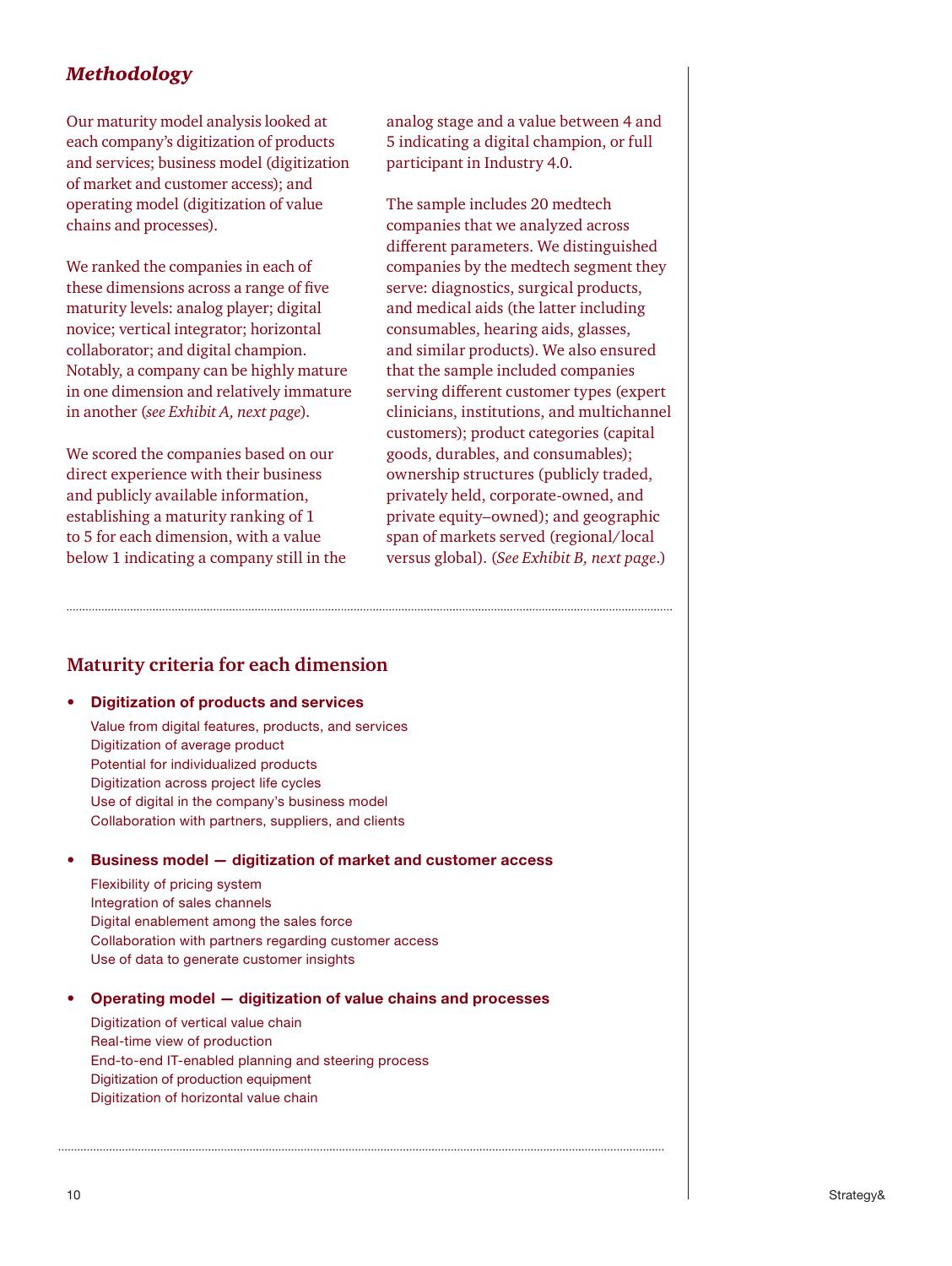## *Exhibit A* **Five digital maturity levels**

| Stage I<br><b>Analog player</b>   | <b>Stage II</b><br><b>Digital novice</b>                                                             | <b>Stage III</b><br><b>Vertical integrator</b>                                                                                                   | <b>Stage IV</b><br><b>Horizontal collaborator</b>                                                                       | <b>Stage V</b><br><b>Digital champion</b>                                                                                           |  |  |
|-----------------------------------|------------------------------------------------------------------------------------------------------|--------------------------------------------------------------------------------------------------------------------------------------------------|-------------------------------------------------------------------------------------------------------------------------|-------------------------------------------------------------------------------------------------------------------------------------|--|--|
|                                   | <b>Product and service portfolio</b>                                                                 |                                                                                                                                                  |                                                                                                                         |                                                                                                                                     |  |  |
| No use of digital<br>technologies | First digital solutions<br>and isolated<br>applications                                              | Digital product and<br>service portfolio with<br>software, network<br>(M2M), and data as key<br>differentiator                                   | Integrated customer<br>solutions across supply<br>chain boundaries:<br>collaboration with<br>external partners          | Development of<br>disruptive new value<br>proposition with<br>innovative product and<br>service portfolio; lot<br>size of one       |  |  |
|                                   | <b>Market and customer access</b>                                                                    |                                                                                                                                                  |                                                                                                                         |                                                                                                                                     |  |  |
|                                   | Online presence<br>separated from offline<br>channels; product<br>focus instead of<br>customer focus | Multichannel distribution<br>with integrated use of<br>online and offline<br>channels; data analytics<br>deployed (e.g., for<br>personalization) | Individualized customer<br>approach and<br>interaction, together<br>with value chain<br>partners                        | Integrated customer<br>journey management<br>across all digital<br>marketing and sales<br>channels with customer<br>empathy and CRM |  |  |
|                                   | <b>Value chains and processes</b>                                                                    |                                                                                                                                                  |                                                                                                                         |                                                                                                                                     |  |  |
|                                   | Digitized and<br>automated<br>subprocesses                                                           | Vertical digitization and<br>integration of process<br>and data flows within<br>the company                                                      | Horizontal integration of<br>processes and data<br>flows with customers<br>and external partners;<br>intensive data use | Fully integrated partner<br>ecosystem with<br>self-optimized,<br>virtualized processes<br>and decentralized<br>autonomy             |  |  |

Source: Strategy& analysis

## *Exhibit B* **Survey parameters**

| <b>Medtech</b><br>cluster | <b>Customer</b><br>type  | <b>Product</b><br>category | Ownership<br>structure | Geographic<br>span |
|---------------------------|--------------------------|----------------------------|------------------------|--------------------|
| <b>Diagnostics</b>        | <b>Expert clinicians</b> | Capital goods              | <b>Publicly traded</b> | Regional/local     |
| Medical aids              | <b>Institutions</b>      | <b>Durables</b>            | <b>Privately held</b>  | Global             |
| Surgical products         | Multichannel             | Consumables                | Corporate-owned        |                    |
|                           | customers                |                            | Private equity-owned   |                    |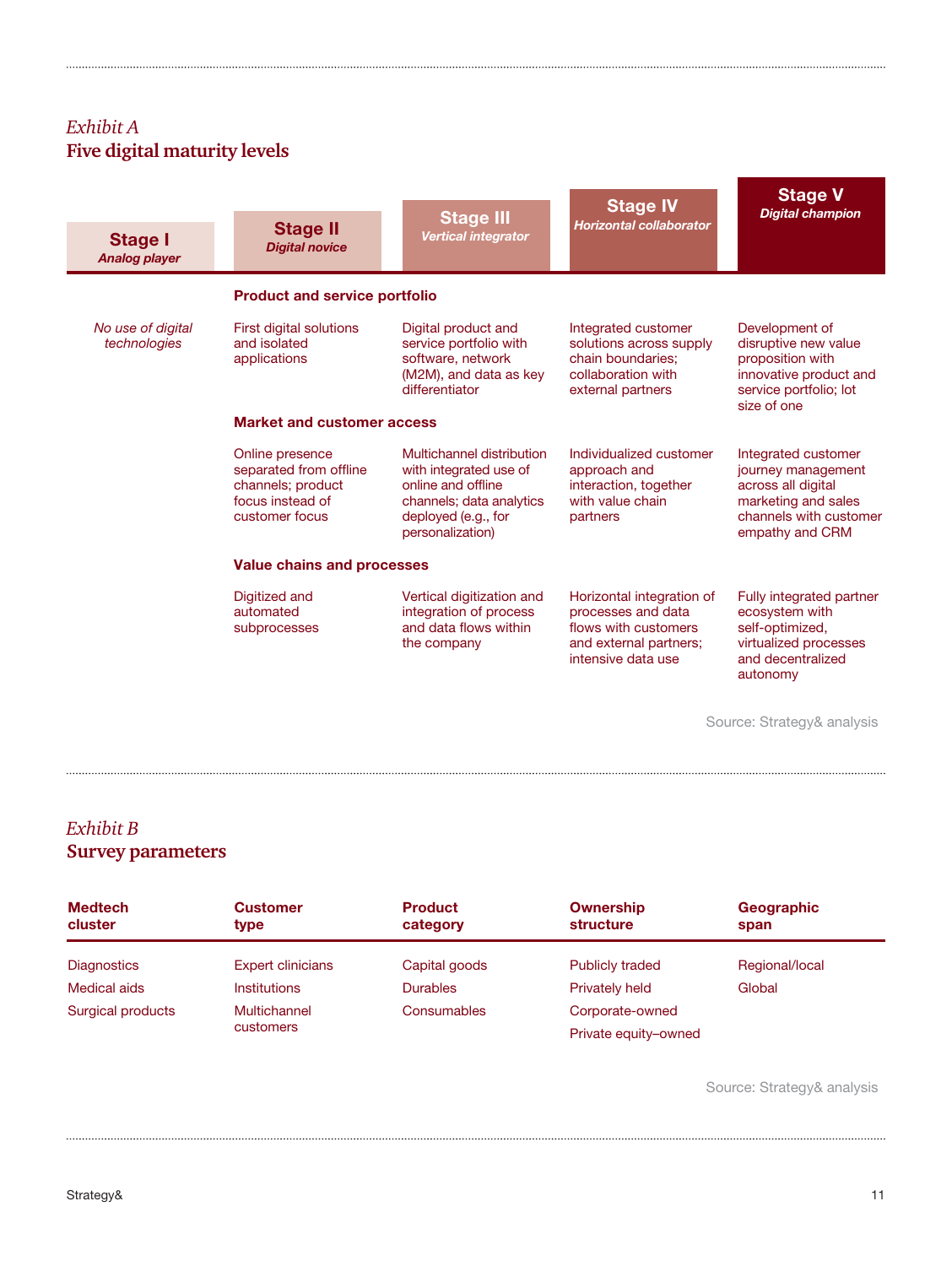## *Key findings*

We analyzed the data for our sample of 20 companies across multiple parameters, but the most relevant findings can be broken out by dimension (*see Exhibit 3, next page*).

## *Dimension 1: Digitization of products and services*

Diagnostics companies are the most advanced segment in their application of digital technology to products and services, followed by firms that sell surgical supplies. By contrast, medical aids manufacturers lag behind. This finding is rooted in the nature of the diagnostics segment, which develops highly sophisticated machines that incorporate cutting-edge technology, such as computer tomography (CT) or magnetic resonance tomography (MRT) scanners. Diagnostic products are digitally controlled and connected, use complex computing power and algorithms, and are often software-configurable. Successful manufacturers of such products have highly mature digital design and manufacturing capabilities, built around advanced engineering and automated production.

The current focus of diagnostics companies goes beyond digitization of products; these companies are pursuing more innovative digital business models that simplify the purchasing process for buyers — and, even more important, the finance process. That is a necessity, given the high capital investment required for their products, and the backlog of capital investments among many hospitals and health systems. For example, some diagnostics companies now offer pay-per-use models rather than requiring an outright purchase. Companies have also successfully developed digitally enabled new revenue streams, such as software updates or streamlined sales of additional features. That creates a better customer experience, and it generates usage data that diagnostics companies can sift through for insights to refine their product and service offerings over time.

By contrast, the surgical products segment still has room to grow in its application of digital to its product portfolios and business models, and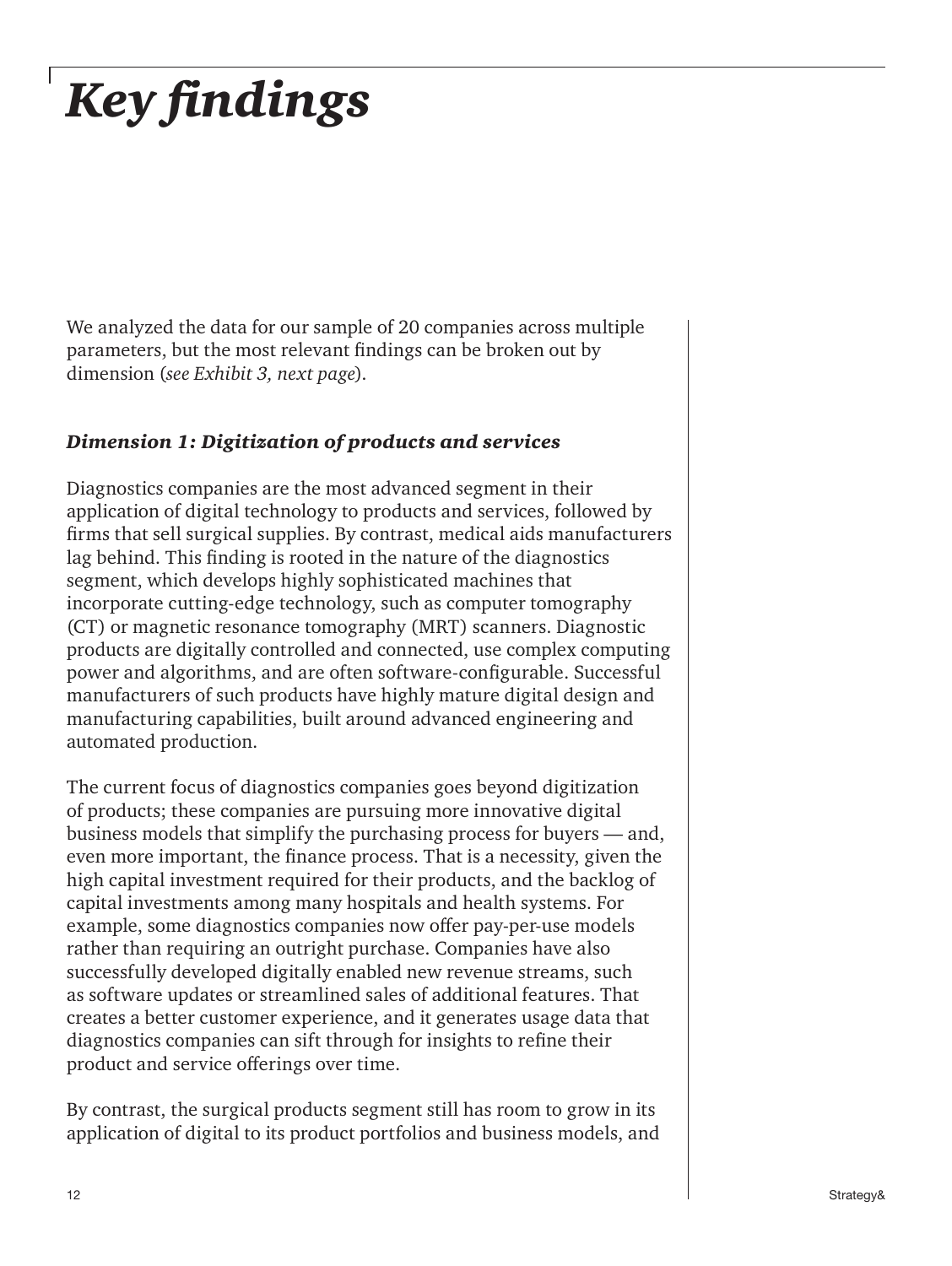## *Exhibit 3* **Digital maturity: Breakdown by medtech cluster across three dimensions**



#### **Maturity** assessment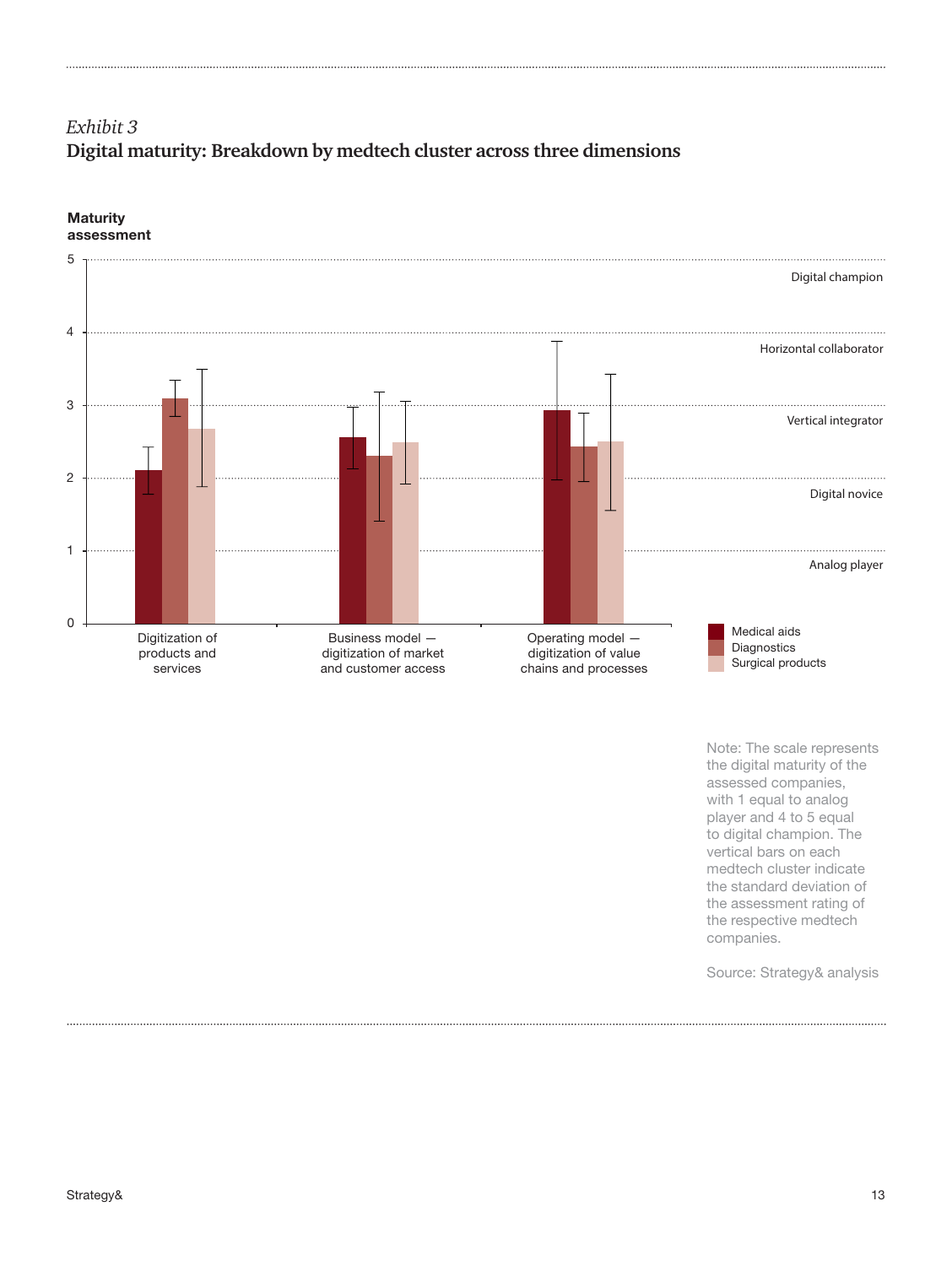the medical aids segment is even further behind when it comes to product digitization (*see Exhibit 4, next page*). Yet there is a real opportunity for companies to differentiate themselves and create a first-mover advantage. For example, among medical aids, a digitally enhanced bandage could be designed to administer a dose of medication, measure its effect on a patient, and adjust the dosage in response. A medication container could be built with a sensor that detects when it is empty and automatically orders a refill.

## *Dimension 2: Business model — digitization of market and customer access*

For the second dimension we analyzed, market and customer access, companies in the medical aids and surgical supply segments were slightly ahead of diagnostics firms. That is not surprising considering the way the sales forces for diagnostic equipment operate; the equipment is still sold largely through traditional channels in which a highly experienced sales rep visits hospitals and outpatient practices, and builds an intensely personal relationship with customers. The customer relationship doesn't stop after the purchase is complete; instead, it requires follow-on service, upgrades, and other elements that are often addressed through in-person interactions. This process is highly relationship-driven and has not changed much in the past decade or more. It's expensive and relatively inefficient, yet the margins and product value in the diagnostics segment are high enough to sustain it — although that is beginning to change.

We observed a similar effect when we analyzed the companies according to their product categories — capital goods versus consumables versus durables (*see Exhibit 5, page 16*). Our findings indicate that companies selling capital goods and durables have something to learn from companies selling consumables, which sell lower-priced goods in higher volume and have already taken steps to exploit digital technologies. Digitally enhanced sales channels allow companies to significantly extend their market reach at a lower costto-serve rate. Highly enabled sales reps can use data analytics and mobile customer relationship management (CRM) platforms to analyze customer interactions and segment customers at an extremely granular level, tailoring marketing and sales messages to the individual preferences of specific sales channels, purchasing authorities, or even individual clinicians. Reps can also use digital solutions to dynamically price products and services across the portfolio in real time.

Medical aids companies in particular are more mature in how they use digital technologies to meet the varying requirements of different sales channels. For example, medical aids are sold to outpatient practitioners,

*There is a real opportunity for companies to differentiate themselves and create a first-mover advantage.*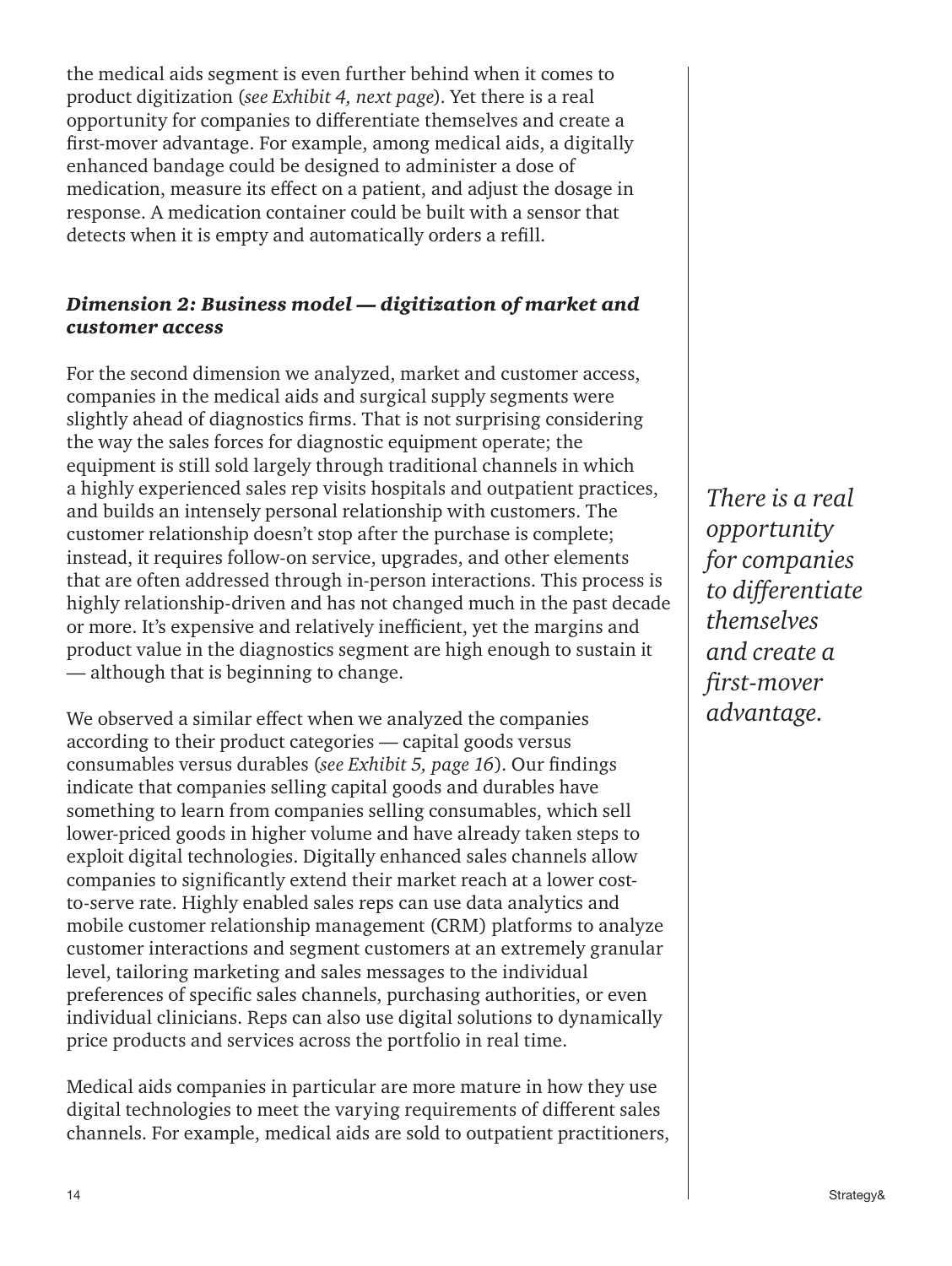## *Exhibit 4* **Digitization of products and services**

#### Results by medtech cluster

#### **Maturity** assessment



Note: The vertical bars on each detail indicate the standard deviation of the assessment rating of the respective medtech companies.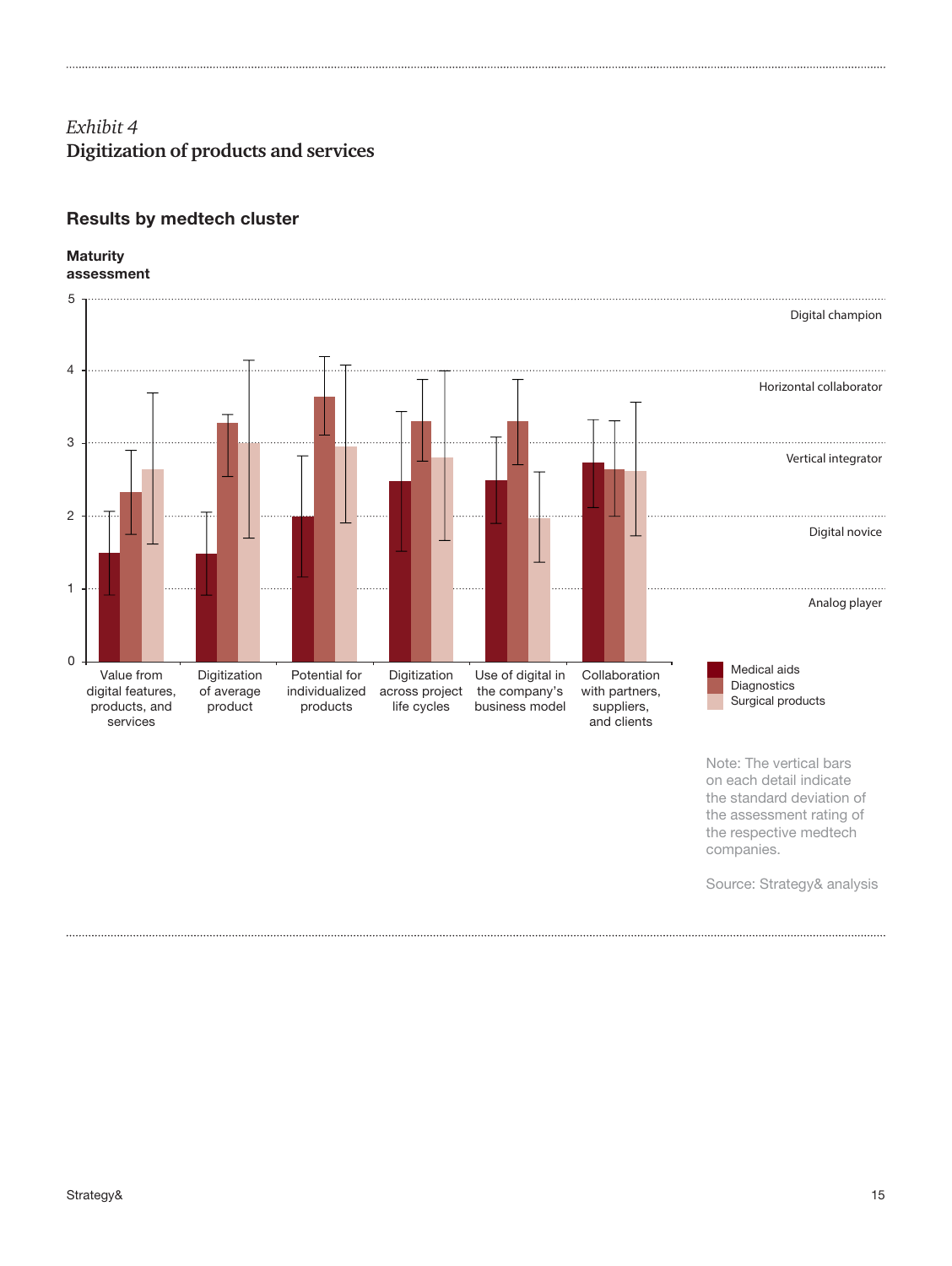## *Exhibit 5* **Business model — digitization of market and customer access**

### Results by product category

#### **Maturity** assessment



on each detail indicate the standard deviation of the assessment rating of the respective medtech companies.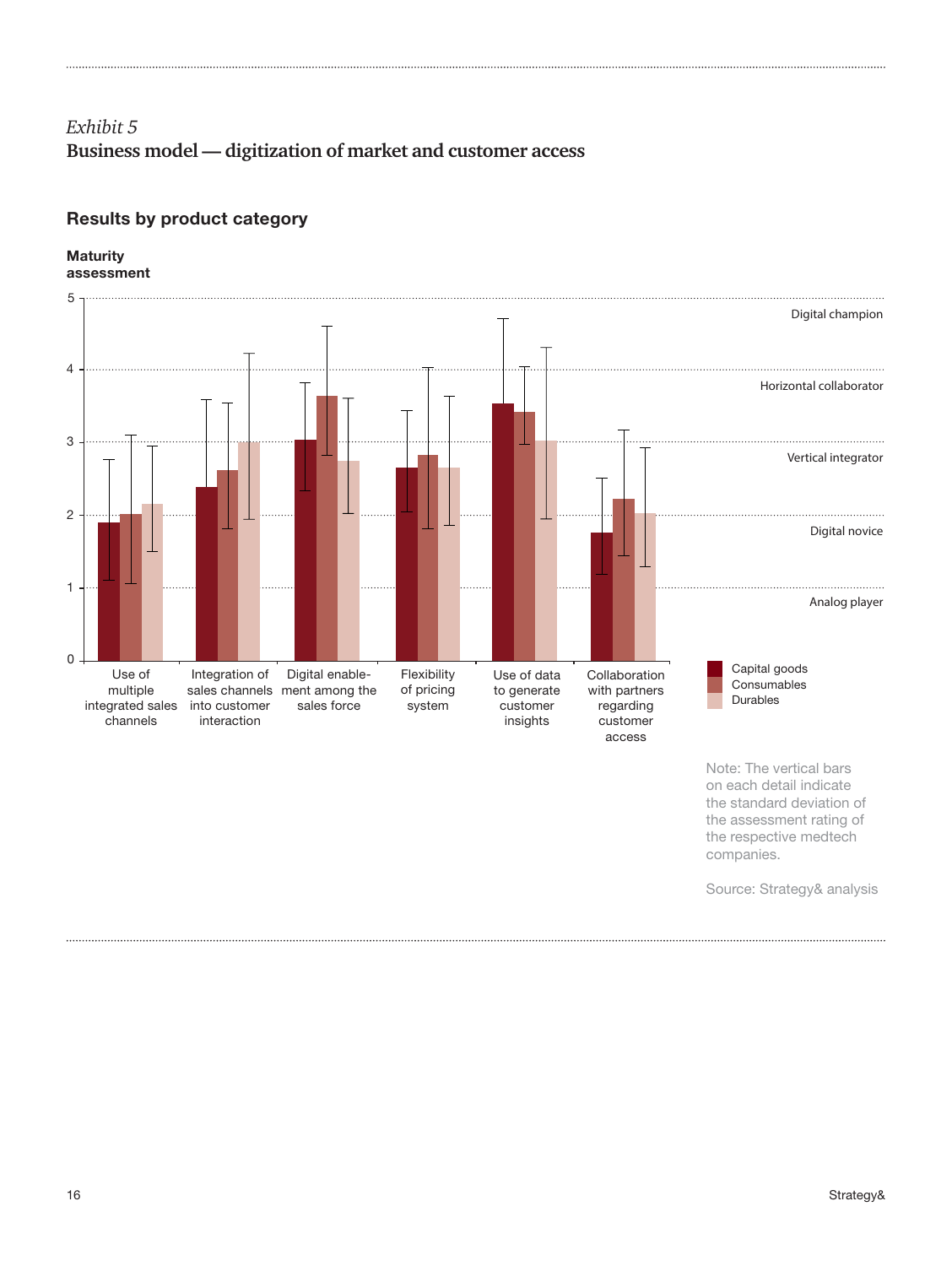hospitals, and pharmacies, all with specific requirements regarding order quantities, delivery time and logistics, additional services, and other factors. Meeting these needs *—* while keeping operational complexity in check *—* requires advanced digital solutions and the capabilities to exploit them.

## *Dimension 3: Operating model — digitization of value chains and processes*

Third, we looked at how effectively companies apply Industry 4.0 solutions and digital enablers to integrate their horizontal and vertical value chains and improve operational processes. Using the Internet of Things, digital monitoring, and advanced production equipment can increase productivity and quality, enable new business and operating models, and boost operational efficiency, among other advantages.

What our analysis shows is that companies that sell to multiple types of customers — i.e., multichannel customers including hospitals, outpatient practitioners, pharmacies, wholesalers, or institutional clients such as group purchasing organizations *—* are more mature in the digitization of their value chains and processes. Their manufacturing facilities need to be more agile and flexible to respond to the varying service requirements of different customer profiles and rapid shifts in supply and demand. Mass customization is a key factor in this shift: 3D printing is already in widespread use for creating hearing aid parts and dental prosthetics that are customized to the individual, and in the last several years, surgeons have begun to perform knee and hip replacements using 3D-printed joints.

Sales forecasting and production planning also rely on strong digital capabilities. Here again, companies serving multichannel customers (and not only the expert clinician channel or the institutions channel) are generally the most mature of the three groups we looked at in applying end-to-end IT-enabled planning and steering processes (*see Exhibit 6, next page*). A close look shows that of all companies serving multichannel customers, those focusing on medical aids products have a maturity level close to digital champions. These companies have a large and highly diverse portfolio of products, all sold at high volume and low margin. Digitization allows them to apply data analytics through the entire production process, from accurate demand forecasts through production to warehouse planning and logistics. As a result, they become far more efficient at each stage of the value chain and can respond more effectively to changing service requirements, demand patterns and spikes, and other factors that affect product volume.

*Companies that sell to multiple types of customers are more mature in the digitization of their value chains and processes.*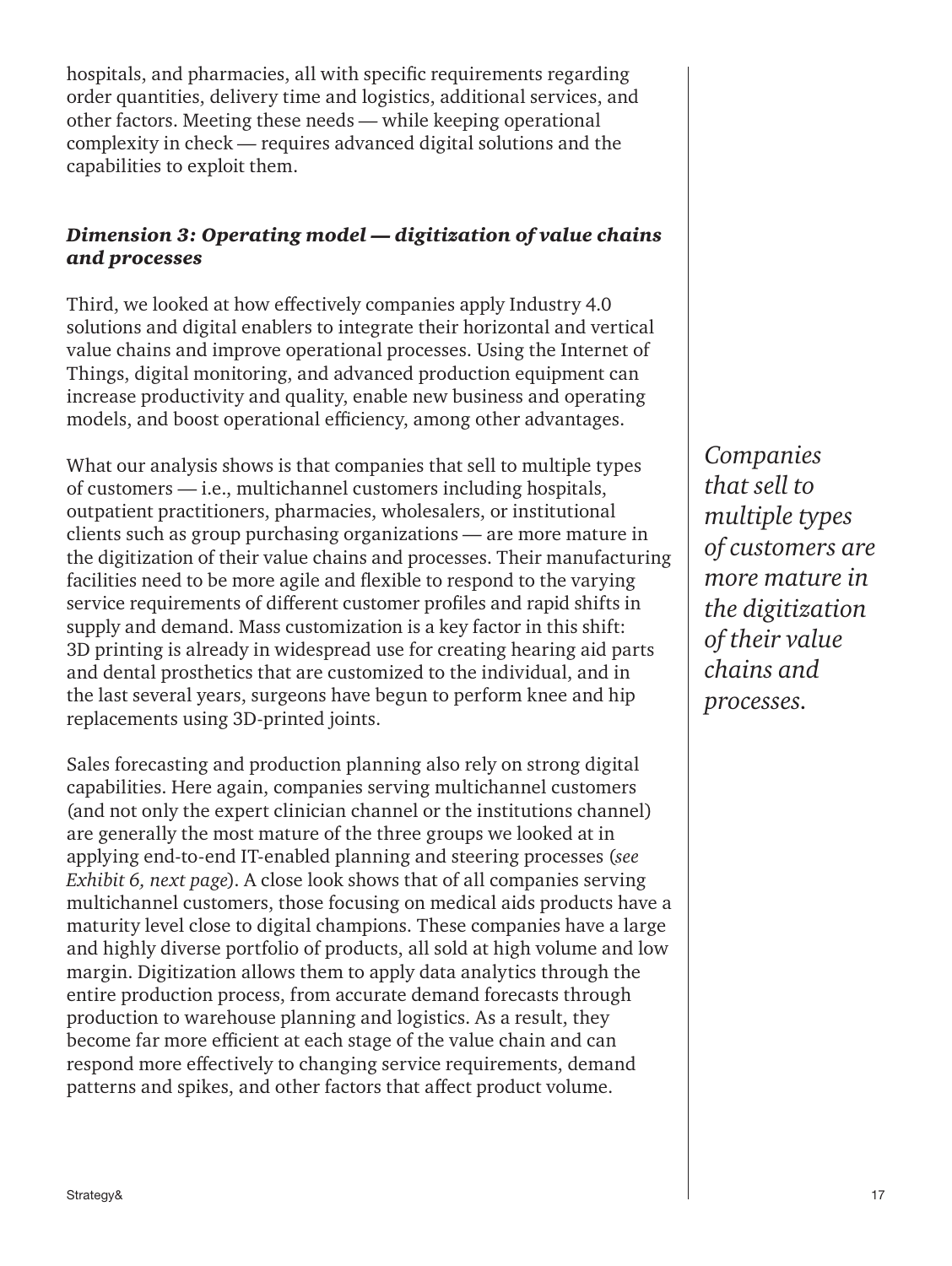## *Exhibit 6* **Operating model — digitization of value chains and processes**

### Results by customer type

#### **Maturity** assessment



Source: Strategy& analysis

companies.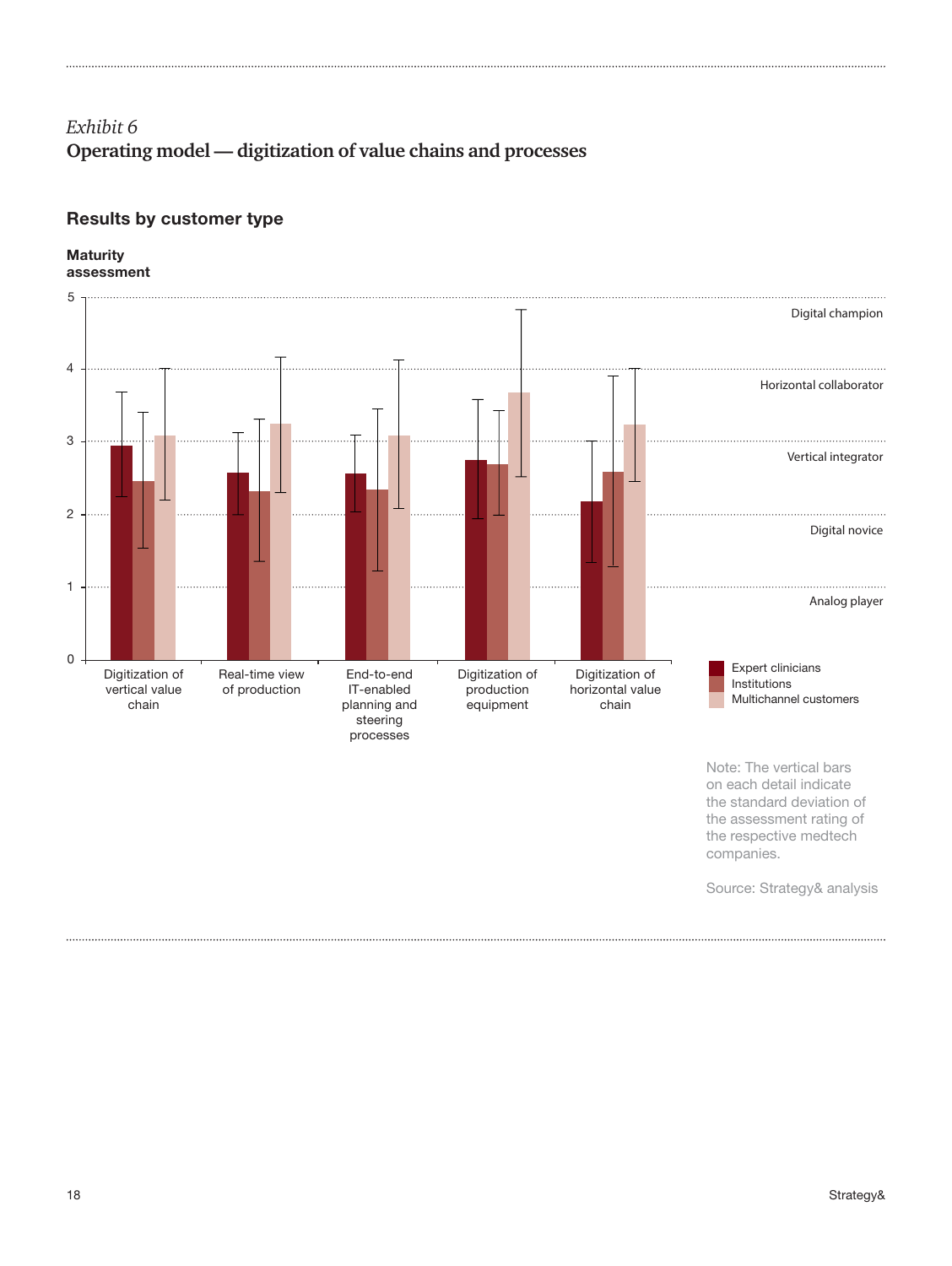## *Strategic implications*

Based on our analysis, there are several clear implications for medtech companies. First, our findings show that the overall industry remains at an early stage of digital maturity, with no clear digital champion yet across the dimensions. For example, no player has developed a digital ecosystem comprising multiple players and steps across the value chain. This is a clear opportunity for medtech organizations willing to make bold bets to gain a first-mover advantage.

Moreover, the absence of such an ecosystem increases the risk that a new entrant from another industry — such as technology — could move into the medtech space in a disruptive way, similar to the way Apple's iTunes upended the music industry and Amazon disrupted publishing. Already, healthcare is becoming more consumer-oriented in some markets, with patients increasingly interacting with providers through technology that is developed, owned, and operated by companies outside medtech, such as mobile platforms.

As direct access to patients and their data becomes more valuable — and control over that relationship and data puts some companies in the position of gatekeeper — medtech companies will need to embrace digital patient management and data analytics more aggressively to keep up. These are capabilities that some traditional customers of medtech companies — such as retailers — are beginning to master. At the same time, retailers are also playing a greater role in the delivery of care. Walmart, for example, has taken a role in the healthcare value chain with its walk-in clinics, and is now beginning to offer its own private-label versions of low-tech medical products and services, such as walkers, medical alert devices, and blood pressure monitors. These retail companies are turning from medtech company customers into medtech company competitors.

### *Digital imperatives for medtech clusters*

**• Companies that sell medical aids** are fairly mature regarding their use of digital in pricing and customer access. However, they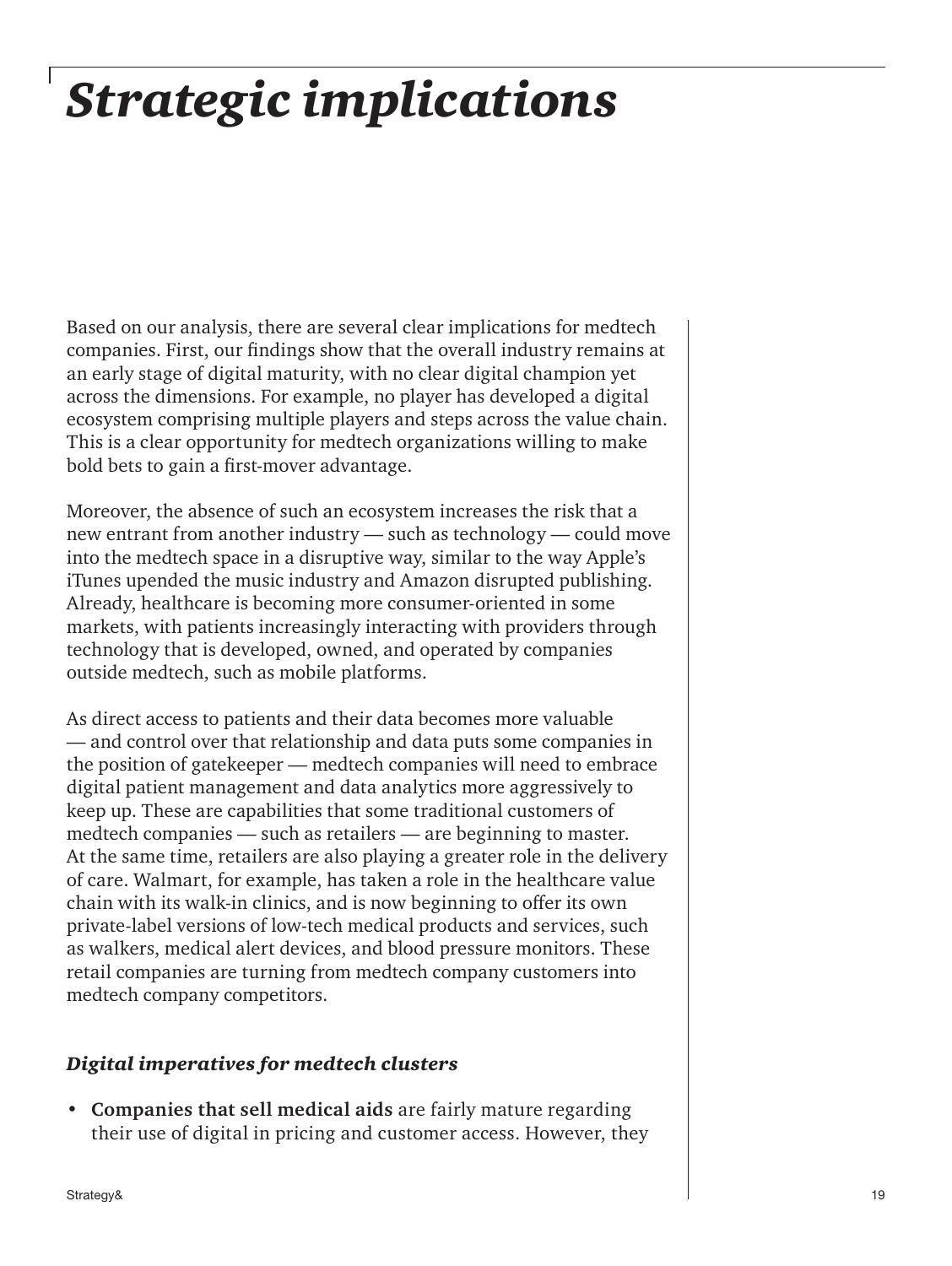can make continued progress by looking at other industries. For example, fast-moving consumer goods (FMCG) players are extremely proficient in how they apply digital to understand the needs of different customers — retailers, wholesalers, distributors, and individual consumers — gathering highly detailed data on marketing initiatives and sales transactions, and using that data to generate insights and systematically improve financial and operational performance. FMCG companies have made sizable investments in data and analytics, generating an attractive return on investment and building strong relationships with their customers. In addition, medical aids companies should invest to build digital components into their product offerings, where there is an opportunity to gain a first-mover advantage.

- **• Diagnostics companies** are strong in their use of digital in the product portfolio and in advanced business models. However, their sales channels remain expensive — something their high margins have enabled thus far. Over the longer term, this will likely not be sustainable. Diagnostics companies will need to shift away from selling primarily through sales reps and develop more digital sales channels. Not only will this be more cost-efficient for diagnostics manufacturers, but as buyers become more sophisticated and complex — and more price-sensitive and more attuned to valuebased care — they will increasingly seek to purchase products through digital channels. Data-driven models will lead to better customer insights and a stronger customer relationship.
- **• Surgical products companies** have a digital maturity somewhere between those of medical aids companies and diagnostics companies. They are reasonably mature in their use of digital products and sales channels. The biggest opportunity for these companies is to apply new tools and solutions to manufacturing processes, enabling greater customization and smaller lot sizes. Additionally, surgical products manufacturers should focus on adding value through improved logistics services and integration of the horizontal value chain. For example, they could offer vendormanaged inventory to streamline the process of ordering products, taking the burden off hospitals and leading to greater transparency. Once a surgeon scans a product's barcode or quick response code in the operating room, an order would automatically go to the manufacturer to ensure consistent inventory levels. As surgical products companies develop their digital capabilities, they might consider getting into new lines of business such as surgical robots or robot-assisted surgery — areas that require a high level of digital maturity.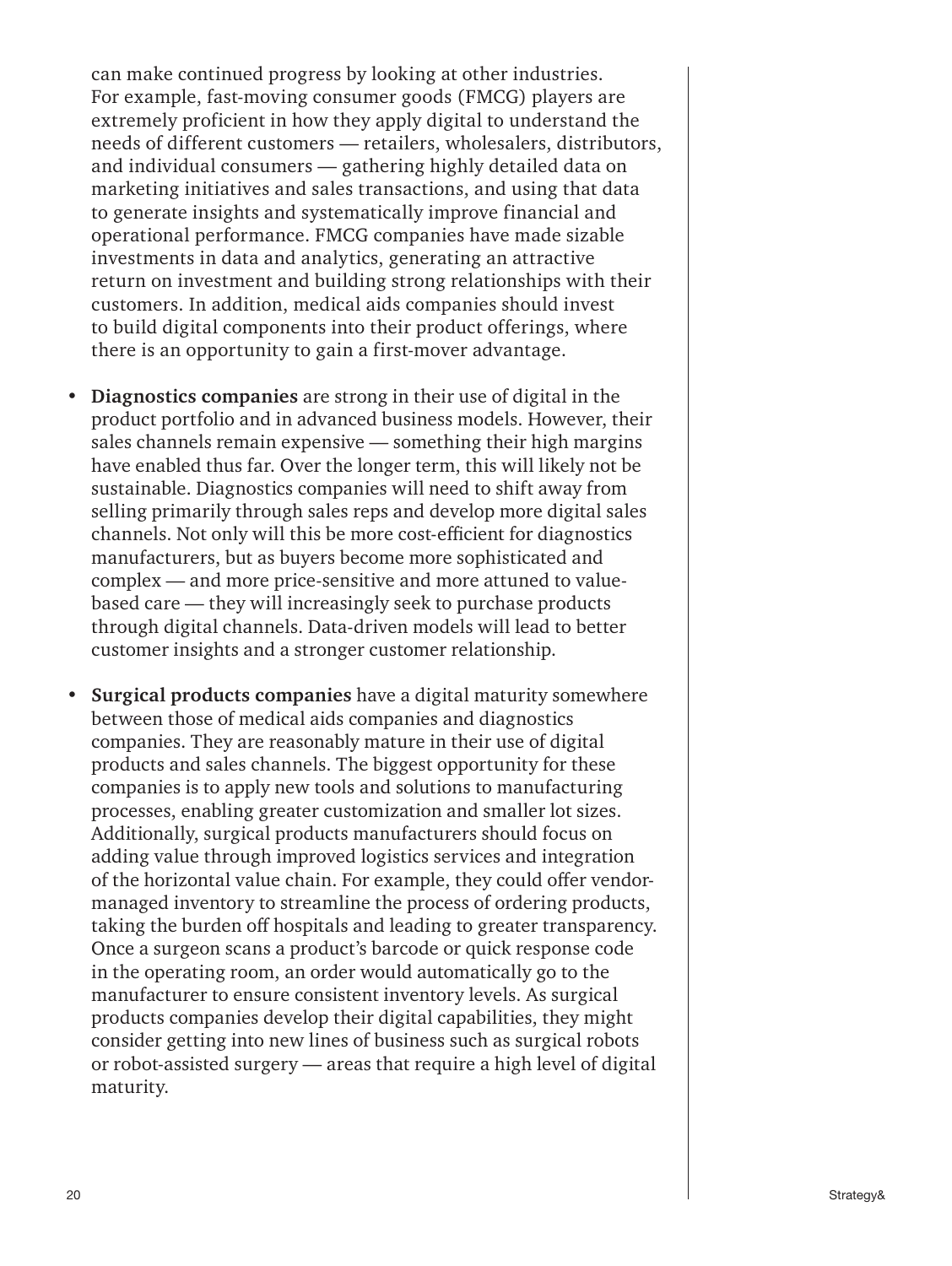## *Digital imperatives for geographic expansion*

Some medtech companies are regional players that want to globalize. These companies should focus on using digital to improve pricing where their capabilities lag behind those of globalized competitors with a more diverse base of customers across different regions. Each market has different sales configurations (such as direct sales versus wholesalers and distributors). Those have a corresponding impact on the margin structure for each sales channel. Pricing also depends largely on national reimbursement levels and the degree of competition in a given market. New pricing strategies depend more on a customer's willingness to pay than on traditional cost-plus structures. And individual markets have their own dynamic demand patterns that affect pricing.

All of these differences across markets create significant complexity for global players. Accordingly, regional players should invest in digital pricing management tools and concepts to improve pricing and manage complexity as they expand into new geographic markets.

## *Digital imperatives for diversifying the customer base*

Medtech companies that are trying to diversify their customer base also need to build up digital capabilities. Although they will need to add digital capabilities to their business model, digitization is especially important when it comes to the dimensions of market and customer access, value chain, and processes. Our findings show that companies already serving multiple customer types are roughly a full maturity level ahead of companies targeting a single type of customer.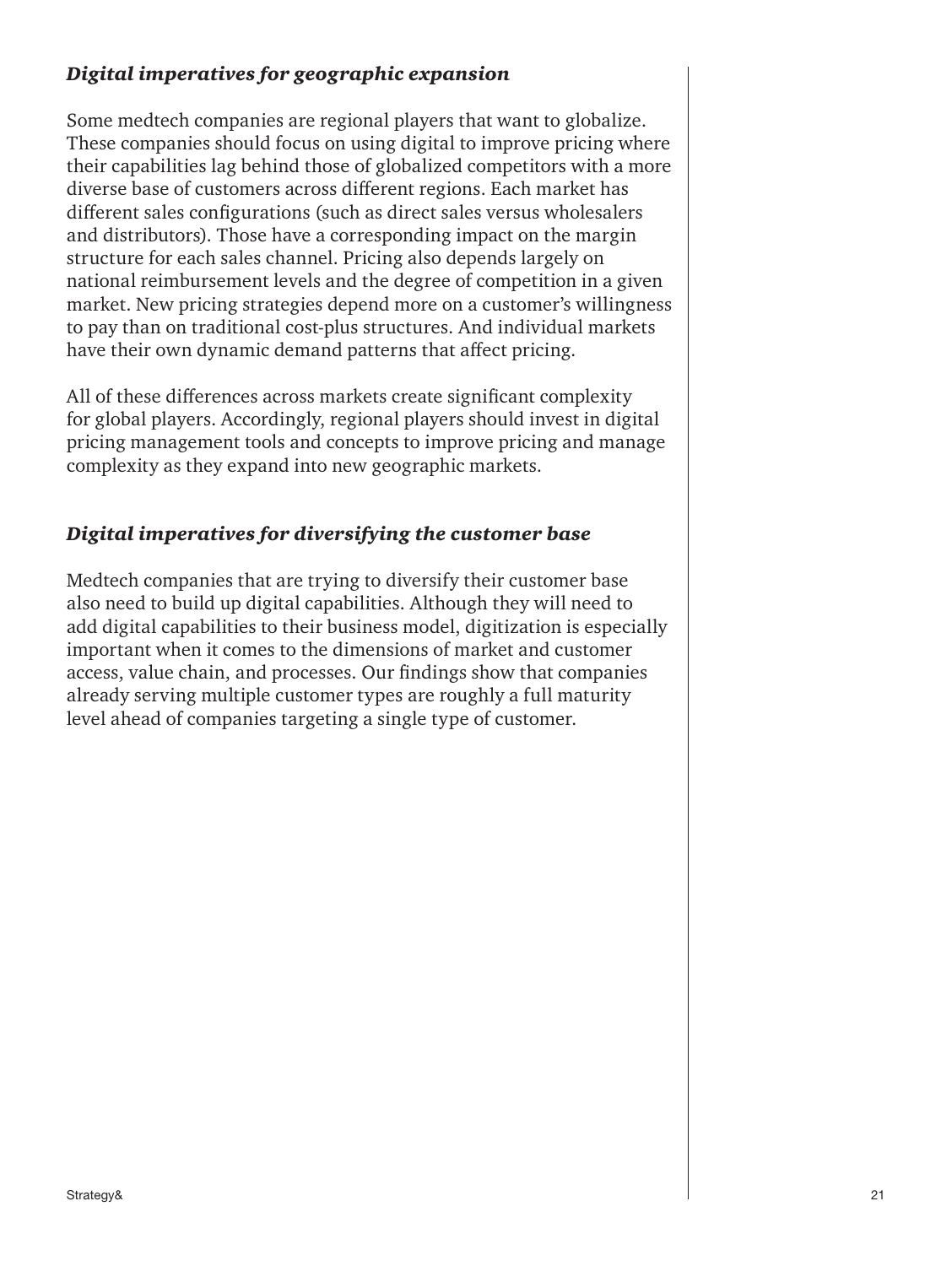## *Conclusion*

Historically, medtech has been a conservative industry with comfortable growth and profit margins. In the last several years, however, much has changed. Market consolidation has produced larger players with the means to compete in a wide range of product areas. New cost containment pressures have arisen as medical providers and payors face tighter budgets, cutting into medtech margins.

All medtech companies can lower their costs and create more value for their customers and patients by improving their application of digital technology. The industry has an important role to play in the way medical care is delivered, and with that in mind, medtech companies will need to offer digitally enabled, customer-tailored products and services, collaborating with various partners to distribute their products through integrated horizontal value chains.

As companies become more mature digital players, they will find that increased digitization helps them become more innovative and able to offer cost-efficient solutions to today's and tomorrow's medical needs. Through a digital ecosystem, they will make it possible to provide patient services that deliver better outcomes than ever before at more affordable costs.